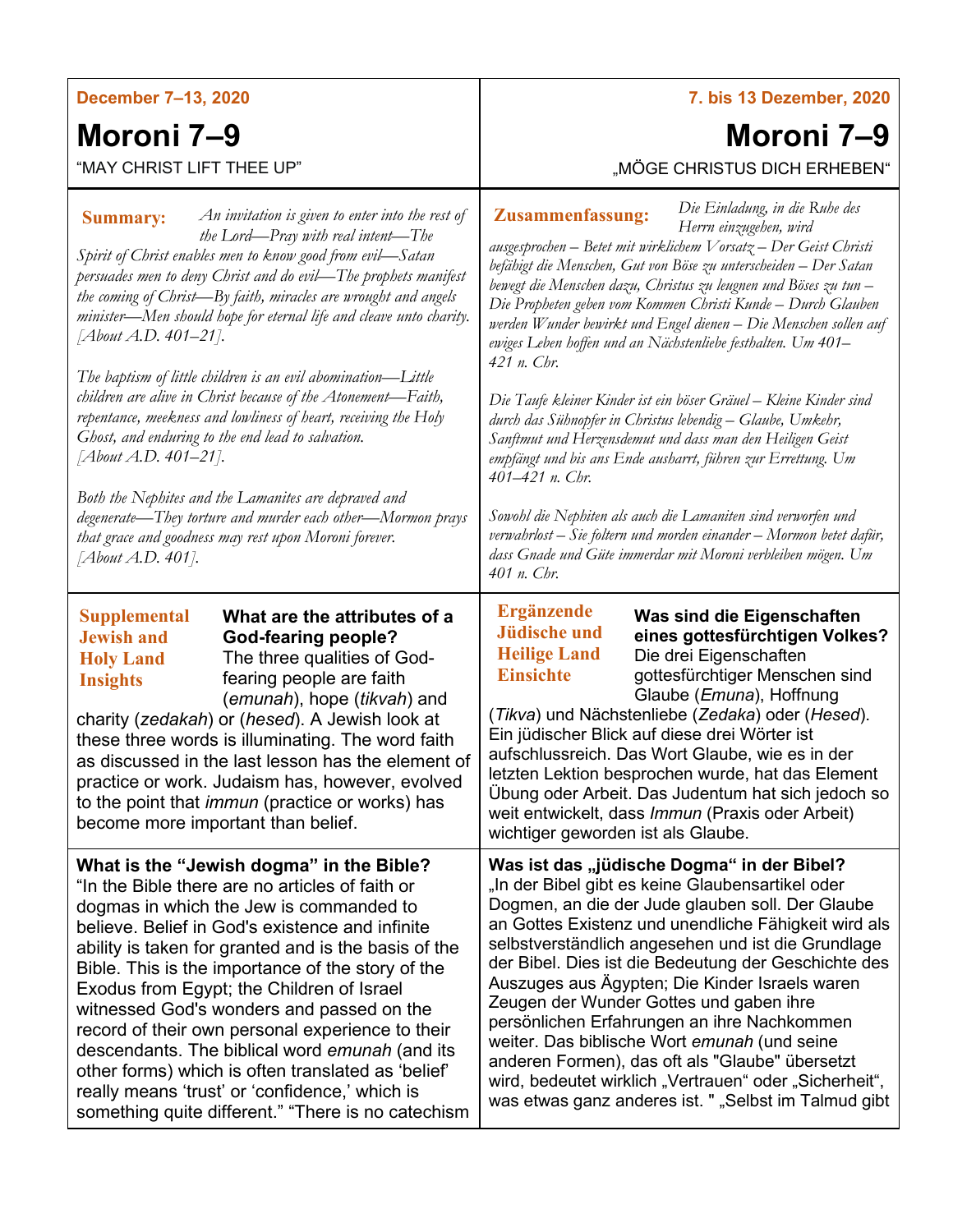| (i.e., a creed of belief) even in the Talmud.<br>Although the rabbis did enumerate those ideas<br>which a person must believe in order to merit 'a<br>portion in the World to Come' they did not<br>compile a list of the fundamental dogmas of<br>Judaism. In discussions throughout the Talmud<br>and midrashic literature there is material on the<br>subject and this material was the basis for later<br>developments." (Encyclopedia Judaica Jr.)                                                                                                                                                                                                                                                                                                                                                                                                                                                                                                                                                                                                                                                                                                                                 | es keinen Katechismus (d. H. Ein<br>Glaubensbekenntnis). Obwohl die Rabbiner jene<br>Ideen aufgezählt haben, an die eine Person glauben<br>muss, um "einen Teil der kommenden Welt" zu<br>verdienen, haben sie keine Liste der grundlegenden<br>Dogmen des Judentums zusammengestellt. In<br>Diskussionen im gesamten Talmud und in der<br>Midrasch-Literatur gibt es Material zu diesem<br>Thema, und dieses Material war die Grundlage für<br>spätere Entwicklungen." (Enzyklopädie Judaica Jr.)                                                                                                                                                                                                                                                                                                                                                                                                                                                                                                                                                                                                                                                                                                                                                                                                                                                           |
|-----------------------------------------------------------------------------------------------------------------------------------------------------------------------------------------------------------------------------------------------------------------------------------------------------------------------------------------------------------------------------------------------------------------------------------------------------------------------------------------------------------------------------------------------------------------------------------------------------------------------------------------------------------------------------------------------------------------------------------------------------------------------------------------------------------------------------------------------------------------------------------------------------------------------------------------------------------------------------------------------------------------------------------------------------------------------------------------------------------------------------------------------------------------------------------------|--------------------------------------------------------------------------------------------------------------------------------------------------------------------------------------------------------------------------------------------------------------------------------------------------------------------------------------------------------------------------------------------------------------------------------------------------------------------------------------------------------------------------------------------------------------------------------------------------------------------------------------------------------------------------------------------------------------------------------------------------------------------------------------------------------------------------------------------------------------------------------------------------------------------------------------------------------------------------------------------------------------------------------------------------------------------------------------------------------------------------------------------------------------------------------------------------------------------------------------------------------------------------------------------------------------------------------------------------------------|
| How did the Jewish "Articles of Faith" come<br>to be?<br>"As the Jews came into contact more and more<br>with Muslim and Christian religious philosophy<br>during the Middle Ages, the need was felt for a<br>definitive statement of those beliefs that make a<br>Jew a Jew. This need had not been felt before<br>because a person's Jewishness was natural and<br>not exposed to external challenge. The medieval<br>Jewish philosophers gave a great deal of thought<br>to formulating articles of faith and disagreed<br>among themselves as to how many there should<br>be. Some even opposed any such formulation on<br>the grounds that every <i>mitzvah</i> is an article of<br>faith." (Encyclopedia Judaica Jr.)                                                                                                                                                                                                                                                                                                                                                                                                                                                             | Wie sind die jüdischen "Glaubensartikel"<br>entstanden?<br>"Als die Juden im Mittelalter immer mehr mit der<br>muslimischen und christlichen Religionsphilosophie<br>in Kontakt kamen, wurde die Notwendigkeit einer<br>endgültigen Erklärung jener Überzeugungen<br>empfunden, die einen Juden zum Juden machen.<br>Dieses Bedürfnis war vorher nicht gefühlt worden,<br>weil das Jüdische einer Person natürlich war und<br>keiner externen Herausforderung ausgesetzt war.<br>Die mittelalterlichen jüdischen Philosophen dachten<br>viel über die Formulierung von Glaubensartikeln<br>nach und waren sich nicht einig darüber, wie viele es<br>sein sollten. Einige lehnten eine solche Formulierung<br>sogar mit der Begründung ab, dass jede Mizwa ein<br>Glaubensartikel sei." (Enzyklopädie Judaica Jr.)                                                                                                                                                                                                                                                                                                                                                                                                                                                                                                                                            |
| What are the thirteen Jewish Articles of Faith?<br>"Perhaps the most famous of the various<br>formulations of dogmas is the Thirteen Principles<br>of Faith of Maimonides. Originally written in<br>Arabic, this creed is the basis of the Yigdal hymn<br>which is part of the daily service and is usually<br>recited at the conclusion of the Friday evening<br>synagogue service. The 13 fundamentals are: 1)<br>The existence of God, which is perfect; 2) God is<br>'one' in every sense of the word; 3) God has no<br>body or physical attributes; 4) God is eternal; 5)<br>God alone must be worshipped. 6) The prophecy<br>of the Bible is true; 7) Moses was greater than<br>any other prophet; 8) The entire Torah was given<br>to Moses; 9) The Torah will never be superseded<br>or abrogated; 10) God knows the actions of men;<br>11) God rewards and punishes; 12) The Messiah<br>will ultimately come; and 13) The dead will be<br>resurrected." "These principles have also been<br>put in the form of a creed in which each begins<br>with the words 'I believe with perfect faith that'<br>the creed is printed in most prayer books."<br>(Encyclopedia Judaica Jr.) | Was sind die dreizehn jüdischen Glaubensartikel?<br>"Die vielleicht berühmteste der verschiedenen<br>Formulierungen von Dogmen sind die dreizehn<br>Glaubensprinzipien von Maimonides. Ursprünglich in<br>arabischer Sprache verfasst, ist dieses<br>Glaubensbekenntnis die Grundlage der Yigdal-Hymne,<br>die Teil des täglichen Gottesdienstes ist und<br>normalerweise am Ende des Synagogengottesdienstes<br>am Freitagabend rezitiert wird. Die 13 Grundlagen sind:<br>1) Die Existenz Gottes, die perfekt ist; 2) Gott ist im<br>wahrsten Sinne des Wortes "eins"; 3) Gott hat keine<br>körperlichen oder körperlichen Eigenschaften; 4) Gott<br>ist ewig; 5) Gott allein muss angebetet werden. 6) Die<br>Prophezeiung der Bibel ist wahr; 7) Mose war größer<br>als jeder andere Prophet; 8) Die gesamte Tora wurde<br>Mose gegeben; 9) Die Tora wird niemals ersetzt oder<br>aufgehoben werden. 10) Gott kennt die Handlungen<br>der Menschen; 11) Gott belohnt und bestraft; 12) Der<br>Messias wird letztendlich kommen; und 13) Die Toten<br>werden auferstehen." "Diese Grundsätze wurden auch<br>in Form eines Glaubensbekenntnisses formuliert, in<br>dem jedes mit den Worten beginnt:, Ich glaube mit<br>vollkommenem Glauben daran. . Das<br>Glaubensbekenntnis ist in den meisten Gebetbüchern<br>abgedruckt." (Enzyklopädie Judaica Jr.) |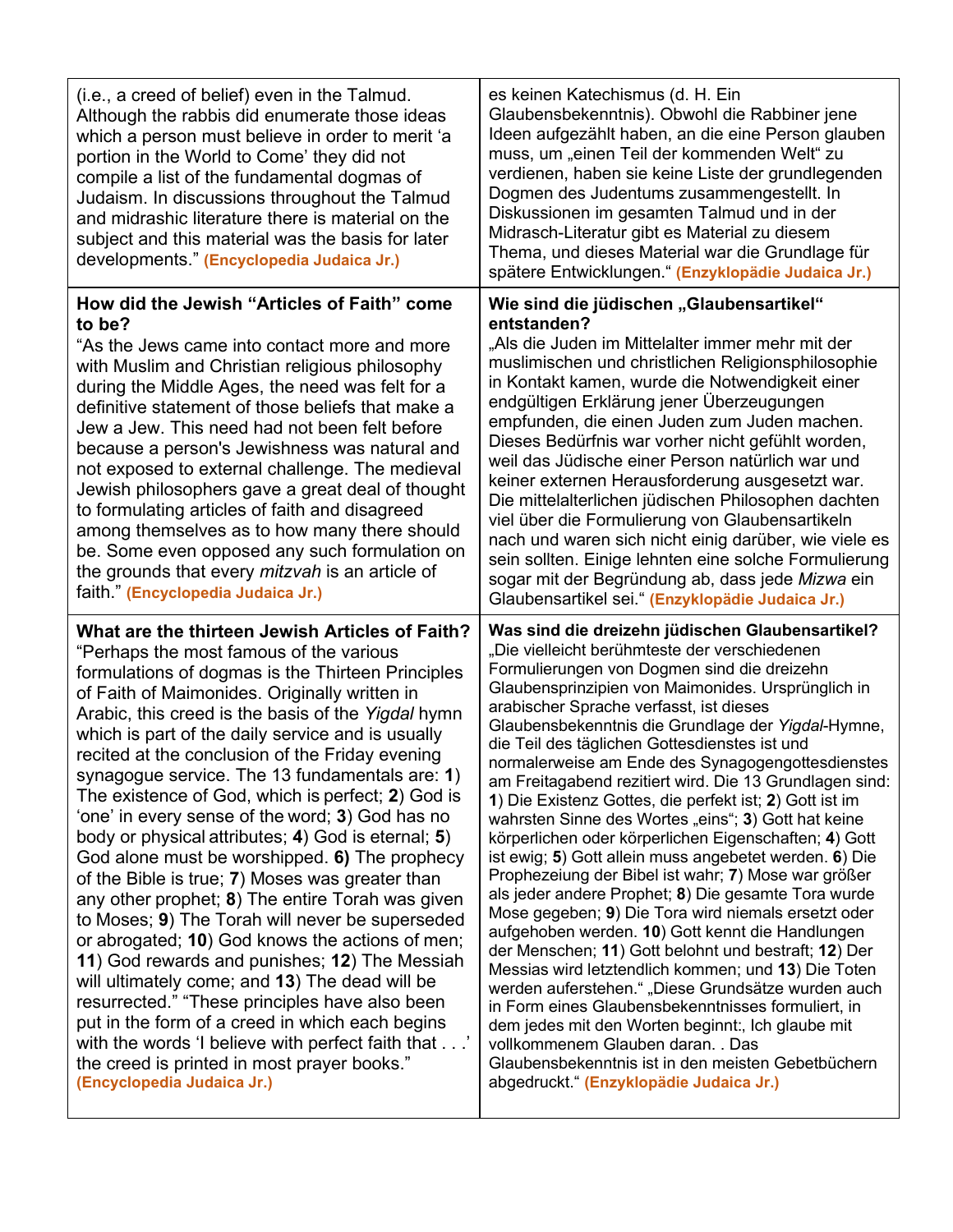| How is the doctrine of Justice and Mercy<br>administered?<br>"In addition to belief in God, one of the important<br>articles of faith of the Jew is that God is good.<br>Often human beings cannot appreciate God's<br>goodness, because no human being can see the<br>whole course of events as God does. A unique<br>aspect of the Jewish faith is that although God<br>rules the world with absolute justice, He is also<br>merciful and forgives sins against Him. The<br>doctrine of repentance is based on this belief."<br>(Encyclopedia Judaica Jr.)                                                                                                                                                                                                                                                                                                                                                                                                                                                                                                                                                                                                                                                                                                                                                                                                                                                                                                                                                                            | Wie wird die Lehre von Gerechtigkeit und<br><b>Barmherzigkeit verwaltet?</b><br>"Neben dem Glauben an Gott ist einer der<br>wichtigsten Glaubensartikel des Juden, dass Gott<br>gut ist. Oft können Menschen Gottes Güte nicht<br>schätzen, weil kein Mensch den gesamten Verlauf<br>der Ereignisse so sehen kann wie Gott. Ein<br>einzigartiger Aspekt des jüdischen Glaubens ist,<br>dass Gott, obwohl er die Welt mit absoluter<br>Gerechtigkeit regiert, auch barmherzig ist und<br>Sünden gegen ihn vergibt. Die Lehre der Umkehr<br>basiert auf diesem Glauben." (Enzyklopädie Judaica Jr.)                                                                                                                                                                                                                                                                                                                                                                                                                                                                                                                                                                                                                                                                                                                                                                                                                                                                                                                                                                                                            |
|-----------------------------------------------------------------------------------------------------------------------------------------------------------------------------------------------------------------------------------------------------------------------------------------------------------------------------------------------------------------------------------------------------------------------------------------------------------------------------------------------------------------------------------------------------------------------------------------------------------------------------------------------------------------------------------------------------------------------------------------------------------------------------------------------------------------------------------------------------------------------------------------------------------------------------------------------------------------------------------------------------------------------------------------------------------------------------------------------------------------------------------------------------------------------------------------------------------------------------------------------------------------------------------------------------------------------------------------------------------------------------------------------------------------------------------------------------------------------------------------------------------------------------------------|--------------------------------------------------------------------------------------------------------------------------------------------------------------------------------------------------------------------------------------------------------------------------------------------------------------------------------------------------------------------------------------------------------------------------------------------------------------------------------------------------------------------------------------------------------------------------------------------------------------------------------------------------------------------------------------------------------------------------------------------------------------------------------------------------------------------------------------------------------------------------------------------------------------------------------------------------------------------------------------------------------------------------------------------------------------------------------------------------------------------------------------------------------------------------------------------------------------------------------------------------------------------------------------------------------------------------------------------------------------------------------------------------------------------------------------------------------------------------------------------------------------------------------------------------------------------------------------------------------------|
| How can I know I have true faith?<br>True faith is more than belief. Having faith in the<br>Lord and believing things that are true is followed<br>by a spiritual confirmation and His verification and<br>validation. You will know that your belief is true.<br>True faith is somehow connected with Heaven<br>and redemption.                                                                                                                                                                                                                                                                                                                                                                                                                                                                                                                                                                                                                                                                                                                                                                                                                                                                                                                                                                                                                                                                                                                                                                                                        | Wie kann ich wissen, dass ich wahren Glauben<br>habe?<br>Wahrer Glaube ist mehr als Glaube. Auf den Glauben<br>an den Herrn zu glauben und an Dinge zu glauben, die<br>wahr sind, folgt eine spirituelle Bestätigung und seine<br>Bestätigung und Bestätigung. Sie werden wissen, dass<br>Ihr Glaube wahr ist. Wahrer Glaube ist irgendwie mit<br>Himmel und Erlösung verbunden.                                                                                                                                                                                                                                                                                                                                                                                                                                                                                                                                                                                                                                                                                                                                                                                                                                                                                                                                                                                                                                                                                                                                                                                                                             |
| How is hope connected to freedom?<br>"The ideal of freedom has always been cherished<br>by the Jews, for their history has been one of<br>slavery, exile and persecution --- slavery in Egypt<br>until the Exodus around the 13th century B.C.E.,<br>and exile and oppression since the destruction of<br>the Second Temple in 70 C.E. Throughout the<br>exile, the hope of the return to Erez Israel was<br>kept alive, developing into the Zionist movement<br>in the 19th century, which found its fruition in the<br>creation of the State of Israel in 1948. A fitting<br>symbol of the Jews' desire for their own land,<br>government and defense is the national anthem<br>Ha-Tikvah ('The Hope')." "The poem was first<br>written by Naphtali Herz Imber, probably in 1878,<br>as 'Our Hope,' to express the yearning of the<br>Jews to live as a free people on their own land. In<br>1882, after Imber had read the poem to a group<br>of settlers in Rishon le-Zion, Samuel Cohen, a<br>recent immigrant from Moldavia, set it to a<br>melody based on an old Moldavian-Rumanian<br>folk song. The song achieved the status of a folk<br>song almost overnight, and was sung in<br>settlements throughout Erez Israel, as well as at<br>Zionist congresses. The Seventh Zionist<br>Congress (Basle, 1905) ended with an<br>'enormously moving singing of Ha-Tikvah by all<br>present,' a moment which probably confirmed the<br>song's status. The 18th Zionist Congress in<br>Prague, 1933, declared Ha-Tikvah the official | Wie ist Hoffnung mit Freiheit verbunden?<br>"Das Ideal der Freiheit wurde von den Juden immer<br>geschätzt, denn ihre Geschichte war geprägt von<br>Sklaverei, Exil und Verfolgung - Sklaverei in Ägypten<br>bis zum Exodus um das 13. Jahrhundert v. Chr. Und<br>Exil und Unterdrückung seit der Zerstörung des<br>Zweiten Tempel im Jahr 70 n. Chr. Während des<br>gesamten Exils wurde die Hoffnung auf eine<br>Rückkehr nach Erez Israel aufrecht erhalten und<br>entwickelte sich im 19. Jahrhundert zur zionistischen<br>Bewegung, die 1948 mit der Gründung des Staates<br>Israel Früchte trug. Ein passendes Symbol für die<br>Der Wunsch der Juden nach ihrem eigenen Land,<br>ihrer Regierung und ihrer Verteidigung ist die<br>Nationalhymne Ha-Tikvah ('Die Hoffnung')." "Das<br>Gedicht wurde zuerst von Naphtali Herz Imber,<br>wahrscheinlich 1878, als, Unsere Hoffnung<br>'geschrieben, um die Sehnsucht der Juden<br>auszudrücken, als freies Volk auf ihrem eigenen<br>Land zu leben. Nachdem Imber das Gedicht 1882<br>einer Gruppe von Siedlern in Rishon le-Zion<br>vorgelesen hatte, setzte Samuel Cohen, ein kürzlich<br>aus Moldawien eingewanderter Einwanderer, eine<br>Melodie auf, die auf einem alten moldauisch-<br>rumänischen Volkslied basierte. Das Lied erreichte<br>fast über Nacht den Status eines Volksliedes und<br>wurde in Siedlungen in ganz Erez Israel sowie auf<br>zionistischen Kongressen gesungen. Der Siebte<br>Zionistische Kongress (Basel, 1905) endete mit<br>einem "enorm bewegenden Gesang von Ha-Tikvah<br>durch alle Anwesenden", ein Moment, der |